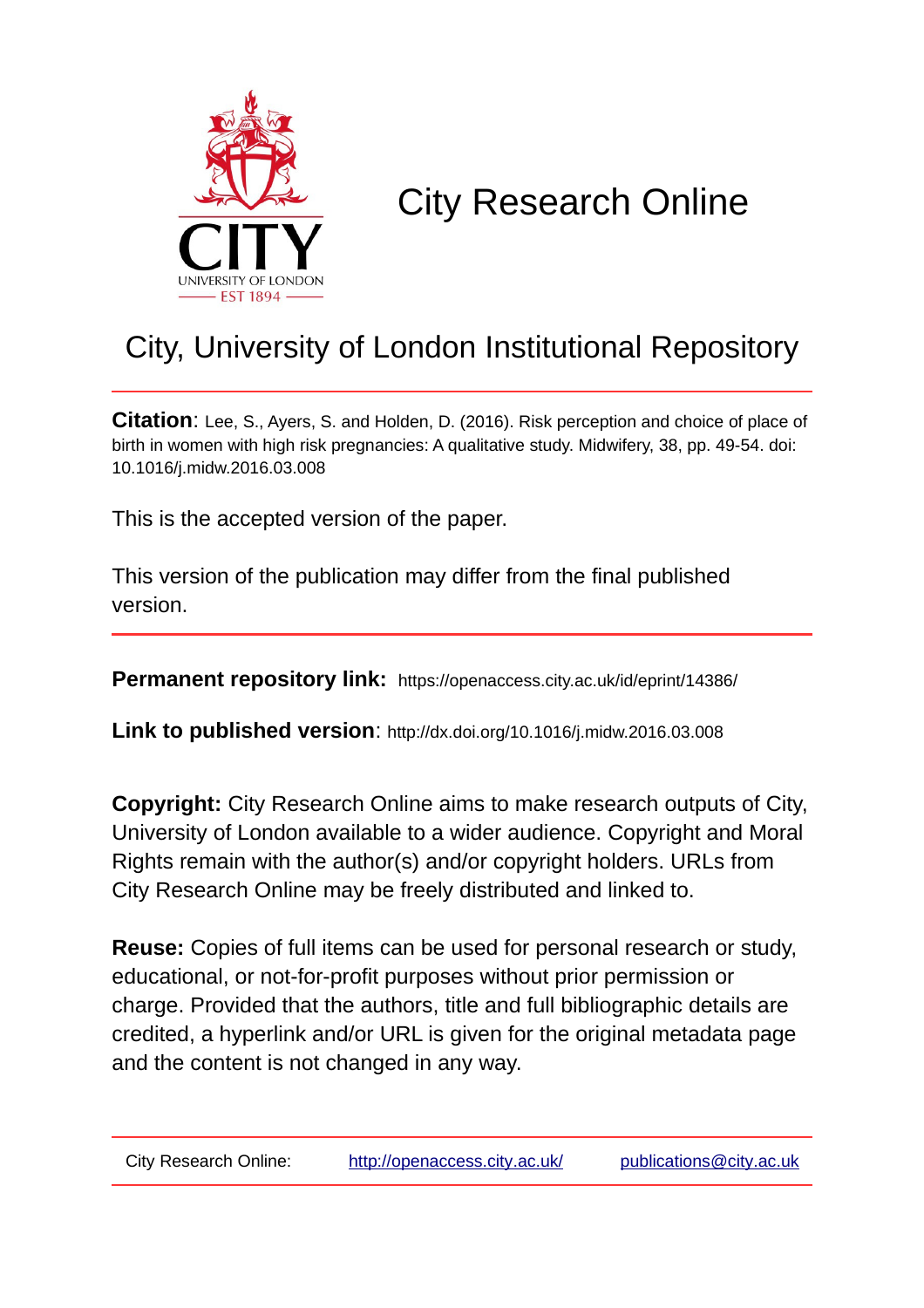#### **Introduction**

The determination of risk in pregnancy is a complex process influenced by social and cultural factors (Chadwick and Foster 2014). These include family histories, childhood experiences, nationality, and experiences of healthcare, and combine over time to establish an assessment of risk (Coxon et al 2014). Women whose pregnancies are deemed medically high risk will also make assessments regarding how at risk they feel. How women with highrisk pregnancies perceive the risks they face affects their decisions during pregnancy and labour, and the extent to which they follow advice from healthcare professionals (Bayrampour et al 2012). Professionals caring for these women in contemporary Western society do so against a cultural background of increasing focus on the assessment and management of risk (Kringeland et al 2006). Pregnant women's perception of risk is therefore of interest to all professionals involved in their care.

Evidence shows pregnant women and healthcare professionals do not define or assess risk in the same way. A recent systematic review (Lee et al 2012) found little association between the perception of risk by women and by healthcare professionals. It also found women with high-risk pregnancies do not rate their risks highly; on average just below the midpoint of linear scales. This work is supported by a metasynthesis of qualitative studies (Lee et al 2014) which showed women with high-risk pregnancies are committed to the wellbeing of their babies and will take whatever steps they believe will achieve this. However this may not involve following all recommended medical advice.

Where to give birth is a key decision for pregnant women. While homebirth is considered medically safe for women with low risk pregnancies (de Jonge et al 2009), some women with more complicated pregnancies will also choose homebirths, often going against medical advice to do so. Reasons given by women for choosing homebirths against medical advice include the beliefs that hospital is not safer than home and that higher medical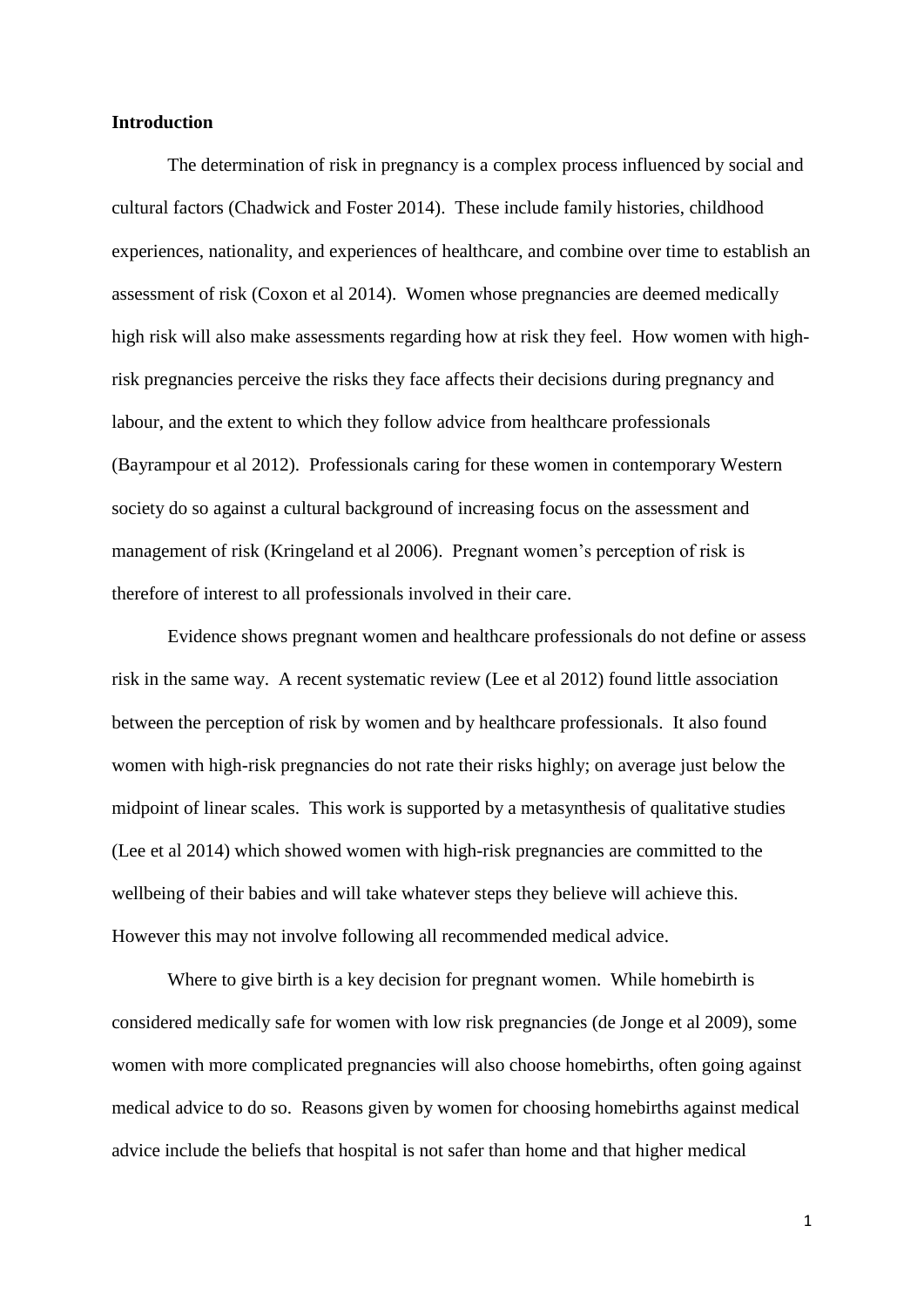intervention rates in hospitals can increase childbirth risks (Jackson et al 2012). Healthcare professionals are likely therefore to provide care for women whose decisions reflect perceptions of risk different from their own.

Obstetricians have reported difficulties when communicating with women with highrisk pregnancies (Pozzo et al 2010). If women are reluctant to comply with medical advice, obstetricians may also be reluctant to discuss women's choices due to fears about appearing to condone their decisions (Ecker and Minkoff 2011). Healthcare consultations in Western society also usually occur against a cultural background which typically regards professional interpretations of knowledge as more reliable and objective than lay perspectives (Browner and Press 1996). An increased understanding of how women with high-risk pregnancies perceive risk can therefore potentially improve communication with this group and facilitate understanding of their decision making.

The aim of this study was to investigate the perception of risk among a group of women with high-risk pregnancies. Half the women were planning to give birth in hospital and half were planning to give birth at home despite medical advice to the contrary. The intention was to consider differences and similarities between the groups to examine how perception of risk relates to choice of place of birth.

#### **Methods**

This was a qualitative study using semi-structured interviews to examine risk perception and decision making processes in women with high-risk pregnancies booked to give birth at home or in hospital. This paper reports the analysis and results of women's perception of risk. Decision making regarding place of birth is reported elsewhere (Lee et al in press).Ethics approval for the study was obtained from the North Tyneside II Research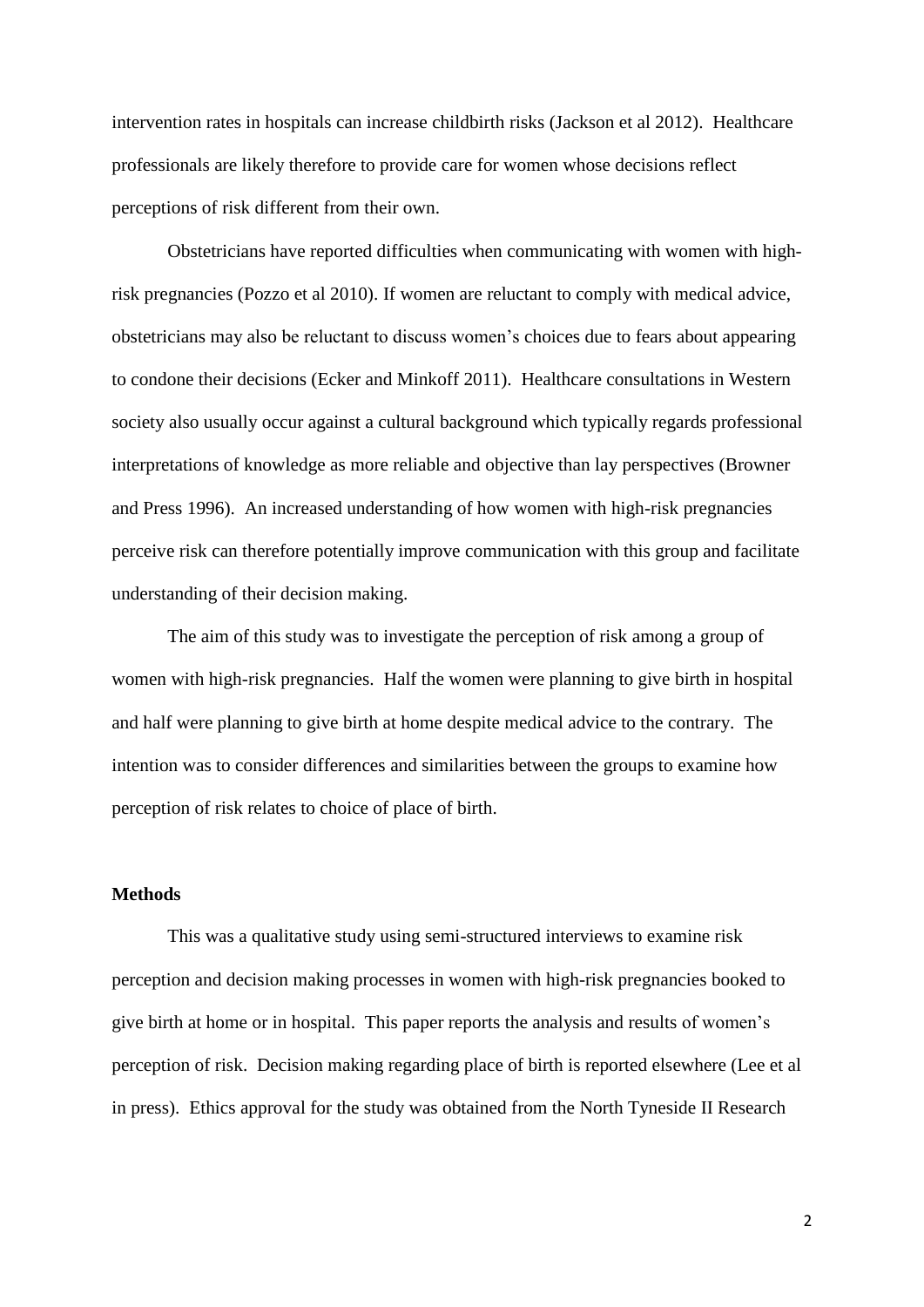Ethics Committee. Recruitment took place between April 2012 and November 2013 in the obstetric department of an acute teaching hospital.

#### *Recruitment*

Women were eligible to participate if they were pregnant and had a medical or obstetric condition which meant their pregnancy was at higher risk. Conditions defined as high-risk included any that could potentially have an impact on the pregnancy and which required referral to an obstetrician. Interviews were conducted from 32 weeks of pregnancy onwards.

Information about the study was available to women in the hospital antenatal clinic. Women planning homebirths were told about the study by obstetricians and midwives. Their permission was sought to pass on their details to the first author who then contacted them in person or by telephone. Women planning to give birth in hospital were recruited by the first author attending antenatal clinics and approaching women directly. Written consent to participate was obtained from all women.

#### *Sample*

Seventeen women who were planning to give birth in hospital were approached to participate in the study and 14 women planning homebirths. Thirteen women from each group agreed to participate. Medical or obstetric conditions in women planning homebirths included diabetes (n=2), previous caesarean section (n=7), hypothyroidism (n=2), previous postpartum haemorrhage (n=1), and von Willebrand's disease (n=1). Among women planning to give birth in hospital conditions included diabetes (n=3), previous caesarean  $(n=6)$ , a cardiac condition  $(n=1)$ , polycystic kidneys  $(n=1)$ , osteoarthritis and hypermobility syndrome  $(n=1)$ , and twin pregnancy  $(n=1)$ . Medical conditions and parity were not matched across the groups as qualitative research reports specific, detailed interpretations of participant's experiences rather than providing generalisable comparisons.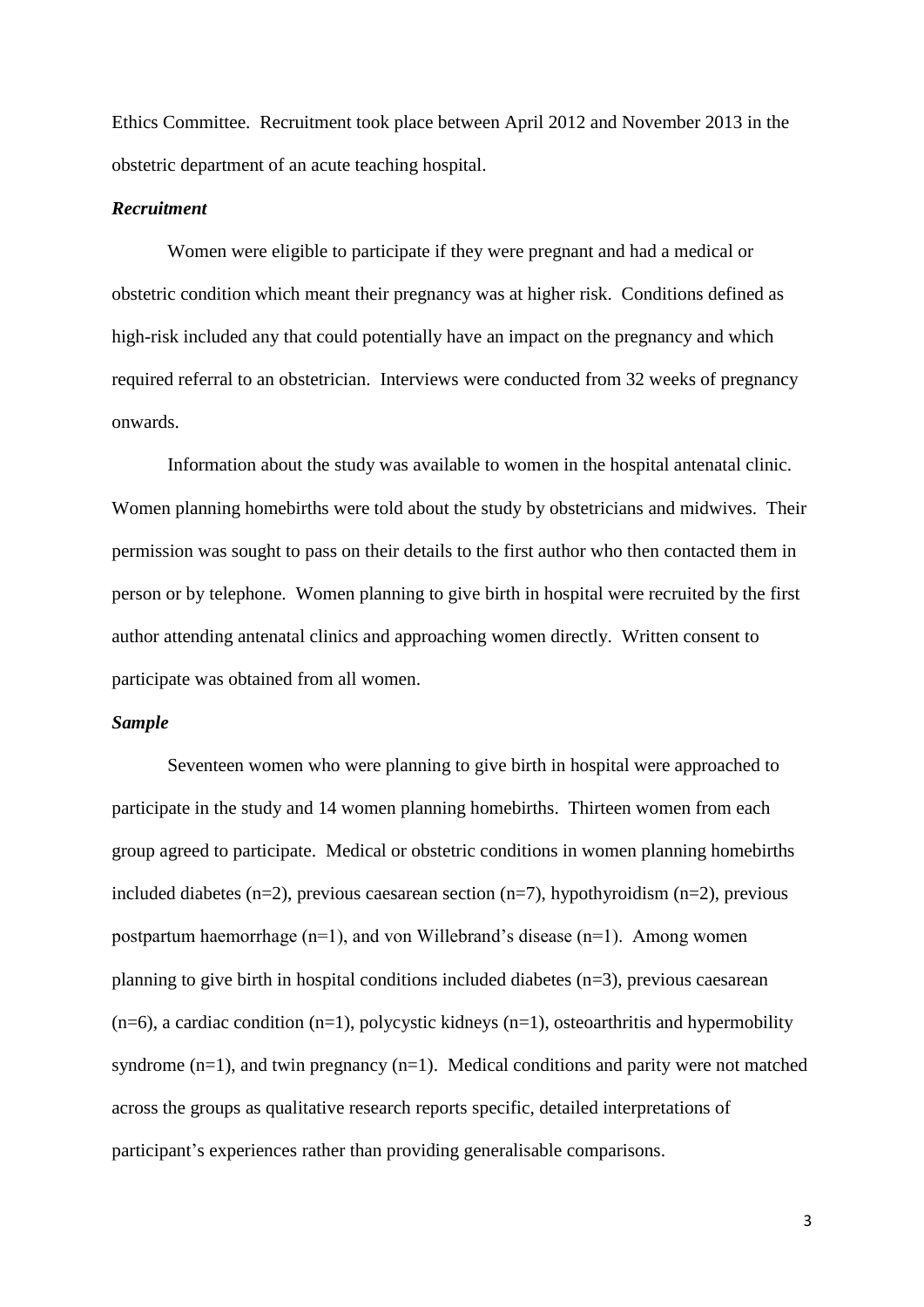All participants completed a questionnaire regarding demographic status. Most participants were of White European ethnicity and were living with a partner. More women planning homebirths had finished education at degree level but more women planning to give birth in hospital had achieved higher degrees. The majority of women in both groups came from social class II. Full demographic data are shown in Table 1.

#### *Materials*

The interview schedule consisted of open-ended questions used to explore (i) women's perceptions of the risks they were facing in the pregnancy and (ii) considerations when making decisions about place of birth. This paper reports the analysis and results on risk perception (see Table 2 for interview questions). The interviewer had the freedom to follow lines of enquiry introduced by women.

Interviews were carried out by the first author, an experienced midwife, under the supervision of the second author, a psychologist with experience of perinatal research. Women were aware the interviewer was connected with the hospital but were reassured about confidentiality and encouraged to be open about their thoughts and opinions on the care they had received there. Interviews were recorded then transcribed with all identifying data removed.

#### *Data analysis*

Systematic thematic analysis (Braun and Clarke 2006) was used to analyse the transcripts. The transcripts were read several times to ensure familiarity with the data and initial codes were identified. These were refined and organised into potential themes. Themes were reviewed in relation to the codes and the original data and finally named and defined. NVivo 10 was used to organise the codes and themes. Inter-rater reliability was checked across codes to maintain quality in the coding process.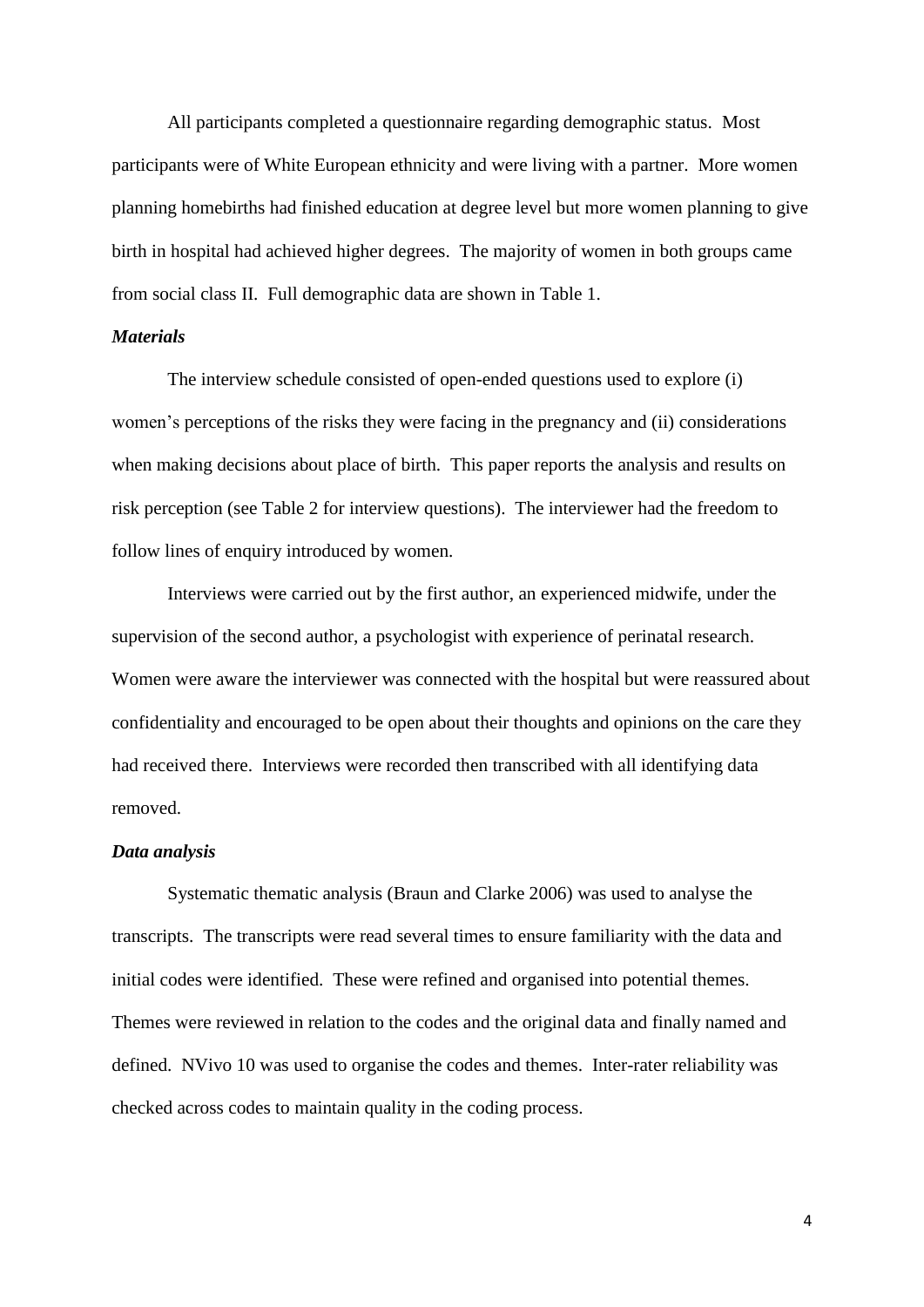#### **Results**

Five similar themes arose in both groups of women concerning perception of risk: understanding of situation; judgement of risk; reassuring factors; impact of risk; and coping with risk. Similarities or differences between the groups are discussed within each theme. Direct quotes supporting the themes are provided, coded (Home1-13 and Hospital1-13) to maintain anonymity.

#### *Understanding of situation*

This theme refers to women's knowledge and understanding of the conditions which led to them being referred for obstetric care, followed by their understanding of risk. *Understanding of condition-related risks*

All women knew why their pregnancies were labelled high-risk. Twenty-five women identified health risks associated with these conditions. Some risks were mentioned by women planning both home and hospital births. These included concern regarding the baby's size and neonatal hypoglycaemia amongst diabetic women, and uterine rupture by women with previous caesareans. There was also uncertainty across both groups: women were unsure if risks applied to them: *"this confuses me actually - risks of bigger babies but I'm not so sure if that's just for gestational and type 2 [diabetes]. I'm not really sure how that affects type 1"* (Hospital2). Some women found statistical information hard to understand: *"I think I've heard stats of 0.5% chance of rupture and then I've heard one in two hundred. I don't know whether that works out"* (Home12).

All the diabetic women planning hospital births referred to an increased likelihood of caesarean section however no diabetic women planning homebirths mentioned this. Among women who had had previous caesarean sections, no-one planning a hospital birth mentioned the possible consequences of uterine rupture. The women planning homebirths did speak of the effects, although opinions varied as to how serious this could be.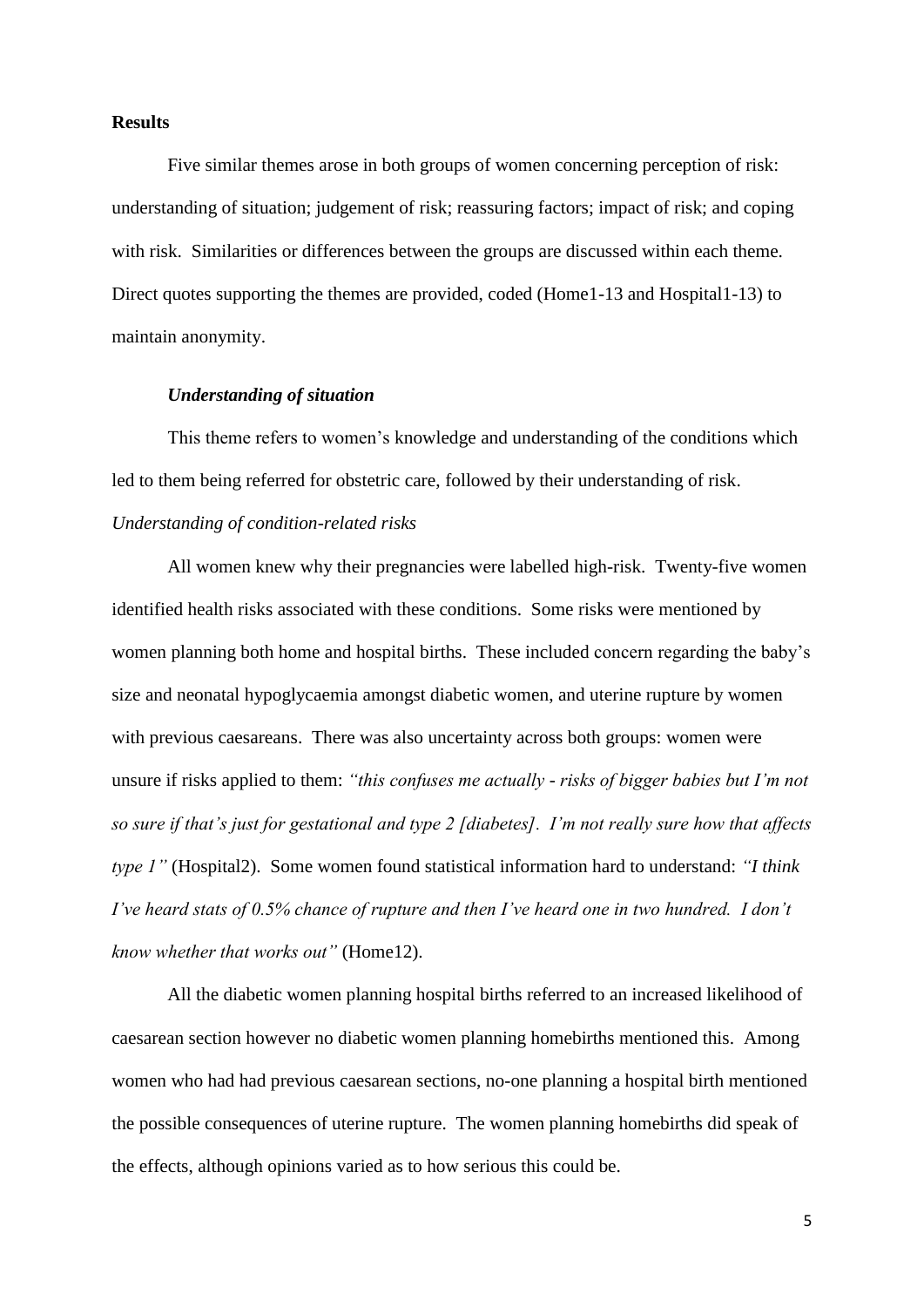#### *Understanding of risk*

Women who were aware of statistics about their risks reacted to these in different ways. Women planning homebirths more frequently discussed their understanding of the concept of risk. When they referred to statistics about their risk factors they described the risks as small. Statistics were therefore a source of reassurance: *"I know there's a .5% chance of tearing of the previous scar… felt like actually that was quite low as percentages go"* (Home4). Women planning hospital births were less reassured by statistics and were still concerned that, however unlikely, they could affected by risks: *"I know statistics are fine but you can be the one in whatever… you could still be that one person"* (Hospital12). Women planning homebirths also felt it was important to contextualise risks to individual circumstances: *"if someone was high-risk, we would look at why they were high-risk and whether or not it's just a blanket thing that's being used too freely to bundle women into hospital"* (Home3). They preferred to focus on the potential for positive outcomes: *"I felt there was a real emphasis in the letter of the risk of it happening versus the double percentage of positive outcome that it wouldn't happen."* (Home6).

#### *Judgement of risk*

This theme refers to the degree of risk women perceived their conditions actually posed. The majority of women planning homebirths perceived themselves personally to be at little or no risk, likening their status to that of women with low risk pregnancies: *"to me, I'm having a straightforward, normal delivery"* (Home2). Some women said they believed themselves to be less at risk than the average for their peers: *"If you were to start to separate out, of all the VBAC women, who's gonna be slightly higher risk of rupture and who's gonna be slightly lower risk of rupture, I've kind of managed to somehow reason with myself that I'm gonna be slightly lower risk"* (Home12).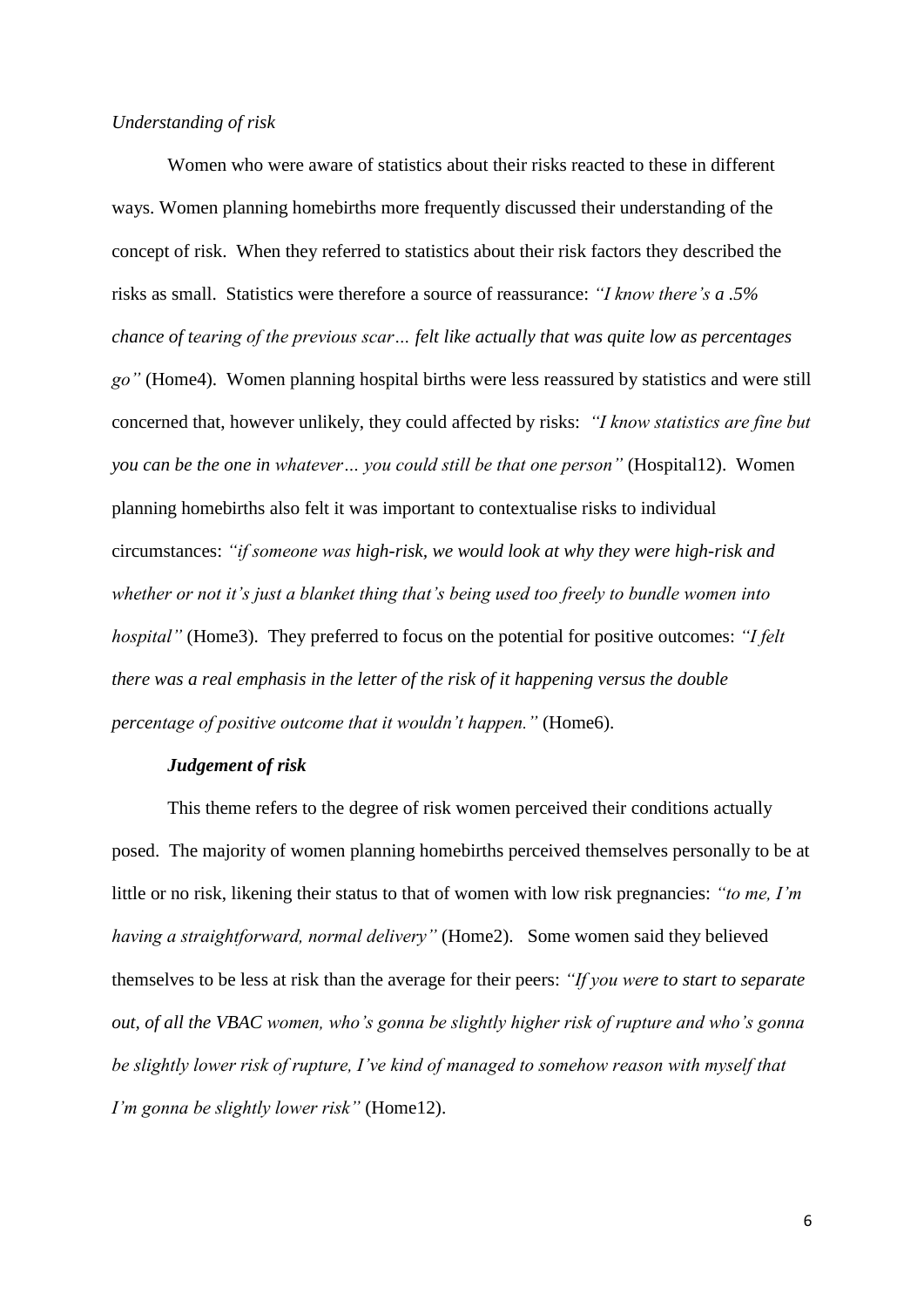Results from women planning to give birth in hospital were more inconsistent regarding judgement of risk. Some did consider themselves to be high-risk but others stated they believed themselves personally to be at little or no increased risk. They displayed concern that risks could be compounded by the potential for increased intervention resulting from an obstetric condition. Previous birth experience did not appear to relate to judgement of risk in the current pregnancy as both parous and nulliparous women made risk assessments across the spectrum.

#### *Reassuring Factors*

Women planning homebirths more often referred to factors they used to reassure themselves.

#### *Obstetric history*

All women in the homebirth group had given birth before and referred to this reassure themselves things would go well. Women were reassured by the fact they had given birth vaginally before and, where applicable, that they had had previous successful homebirths. When problems had occurred at previous births, they emphasised these had not been serious: *"[the midwife] said that I was bleeding too much, but I didn't feel that I was bleeding too much. And I was right, I was fine"* (Home1). A previous caesarean was not necessarily a source of concern if other aspects of the birth experience could provide reassurance: *"my labour itself was actually very straightforward and quite quick and it was purely positional in the second stage that confirmed that he weren't coming out"* (Home3), or if the circumstances deemed to necessitate the caesarean, e.g. twin pregnancy, were not repeated.

Although six of the women planning to give birth in hospital also had experience of labour and birth, they were less inclined to rely to their experiences for reassurance in the current pregnancy: *"I just think every pregnancy's different so you can't really know for certain that you're all right"* (Hospital5). One woman believed her healthcare team was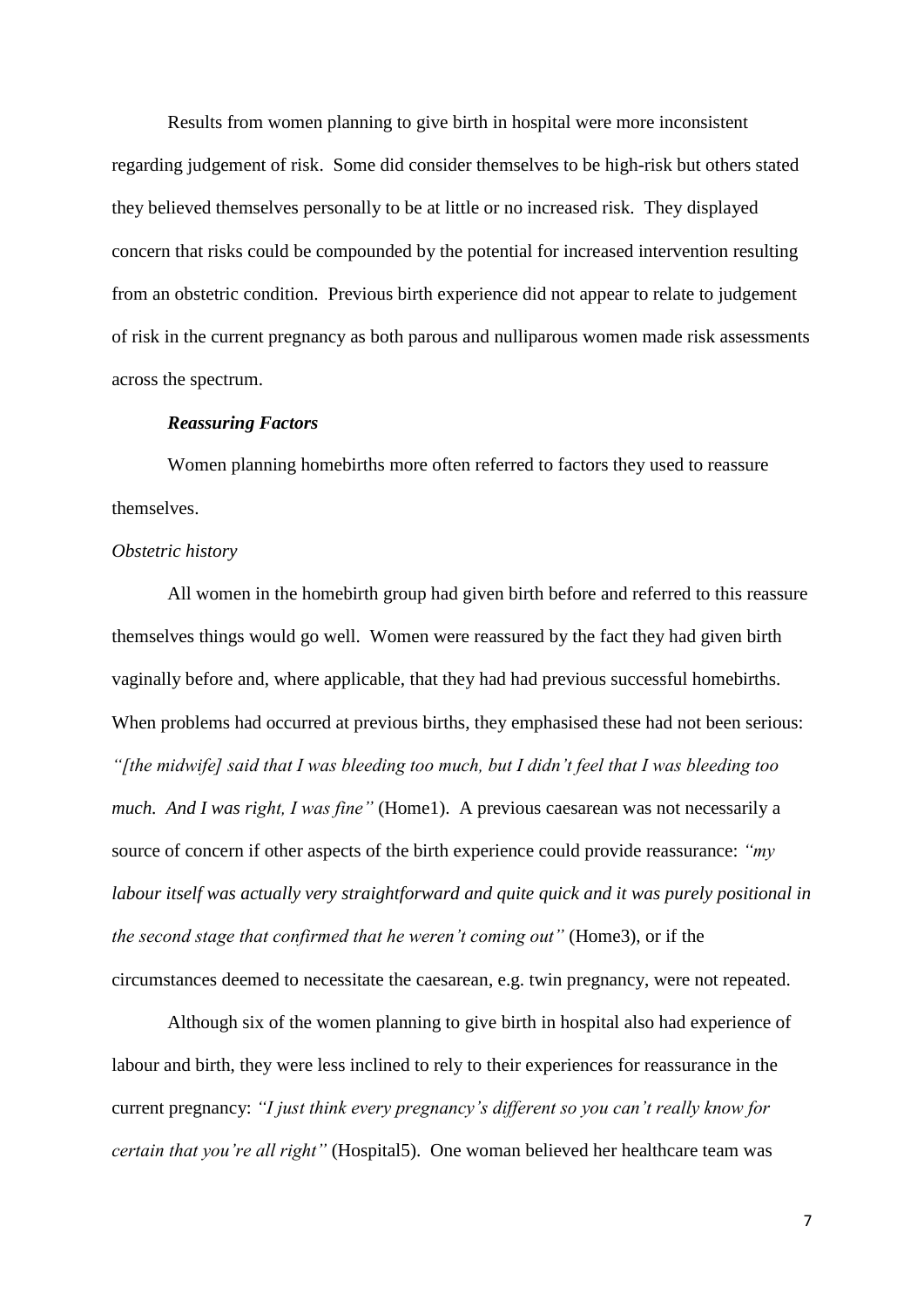reassured by her obstetric history*: "they're not as worried about me this time cos I've already done it once"* (Hospital10).

#### *Maternity care*

Women from both groups described aspects of maternity care as being reassuring. These included results of scans and blood tests and the attitude of healthcare professionals. Many women welcomed increased contact with professionals, seeing it as an opportunity to gain access to reassurance from additional tests and consultations: *"I just feel really looked after, that if anything was gonna happen then they'd spot it."* (Hospital3).

#### *Impact of risk*

This theme refers to the impact the risks of the pregnancy had on the participants and how they felt about the risks they were facing.

More women planning homebirths than hospital births reported they did not believe the risks had had an impact on how they felt during pregnancy. However, even though the majority of women planning homebirths had said they felt at low personal risk some did describe the negative impact of concerns about risk on how they felt about the pregnancy. Concern ranged from a low level of worry to high anxiety. Women reacted to these concerns with determined positivity, acceptance or worry.

Women planning to give birth in hospital also displayed a range of reactions to their perceived risks, although more of this group described being affected by their concerns: *"to be honest, I haven't enjoyed being pregnant, I've found it quite stressful… there's been quite a bit of worry involved"* (Hospital2). These concerns were expressed by both parous and nulliparous women.

Women from both groups spoke of specific fears about the health of their babies, including fears the medical condition would affect the baby and fears of things going wrong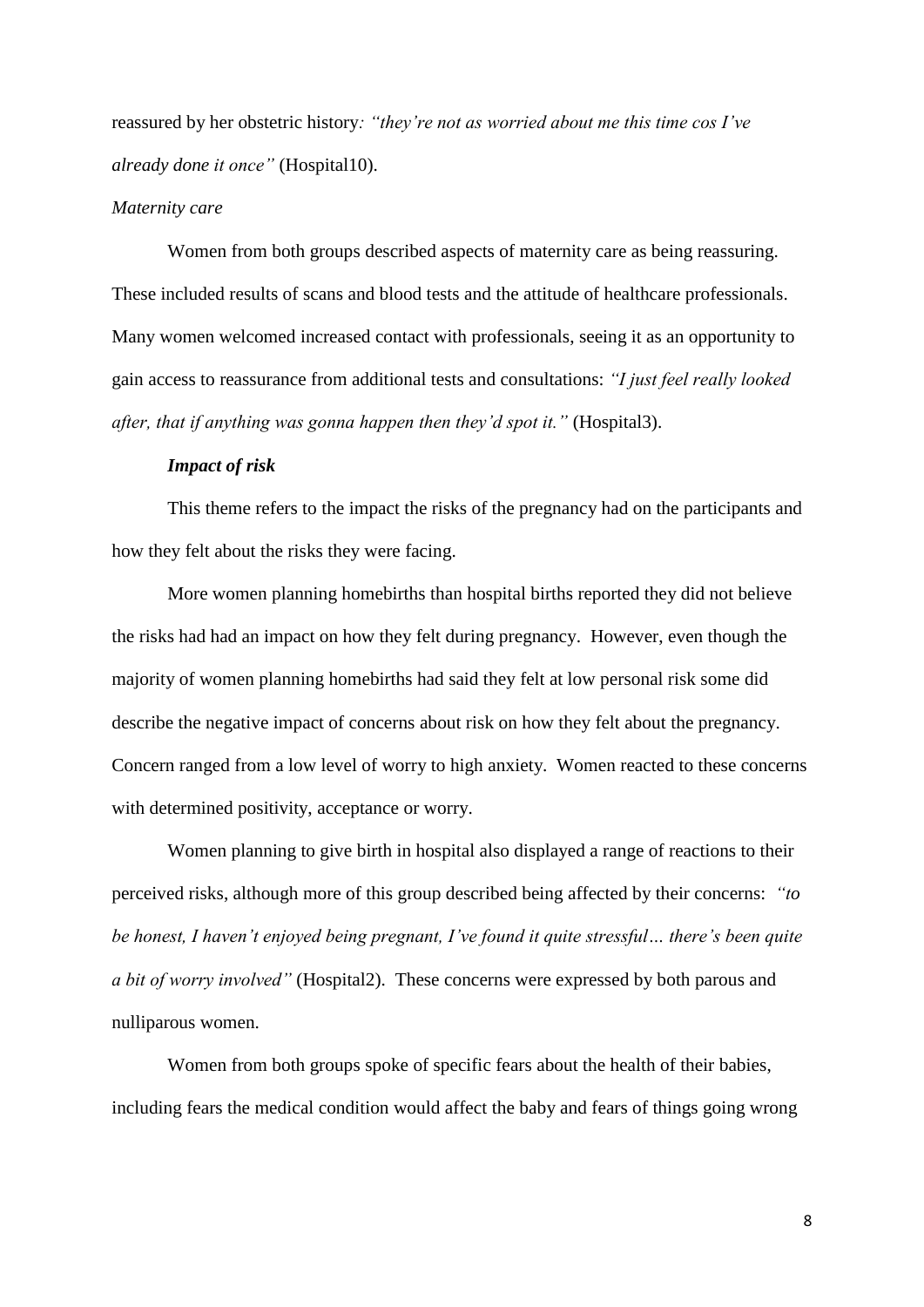more generally with the birth. Women described prioritising their babies' safety above their own in the face of risk to physical wellbeing.

#### *Coping with risk*

Women described psychological and practical strategies to help them cope with risks. *Psychological strategies*

Women planning homebirths spoke of confidence in their ability to intuitively sense if things were going well or not. This enabled them to feel confident problems would be identified in time to be dealt with: *"I do feel like I know my body quite well and I think I wouldn't suddenly just have a bleed and just die, I think I'd get some sort of warning"* (Home2). They also mentioned trusting their bodies' ability to give birth without intervention *"my body's been designed to do this, and if I work with my body then… it should be able to happen"* (Home4). When risks were acknowledged, two broad strategies emerged for coping with them. Some women described accepting and acknowledging the risks while others mentioned trying not to dwell on them and instead attempting to keep a positive frame of mind about the pregnancy. This latter strategy was also used by women planning hospital births. Thinking about risk was seen as a source of distress: *"I just try not to let it bother me cos the more I think about it the more it's gonna bother me. So I'm just not thinking about the options at the moment"* (Hospital8).

Women from both groups attempted to minimise the risks they were facing. Sometimes this was done by using humour. Women also pointed out that no birth was without some risk, even without medical complications, and that risk is impossible to avoid in everyday life: *"bad things happen every day, people get run over going out their own front door"* (Home9). Women planning homebirths pointed out that birth in hospital would not be risk free. Women from both groups thought their personal risks were lower than overall risk statistics for their conditions.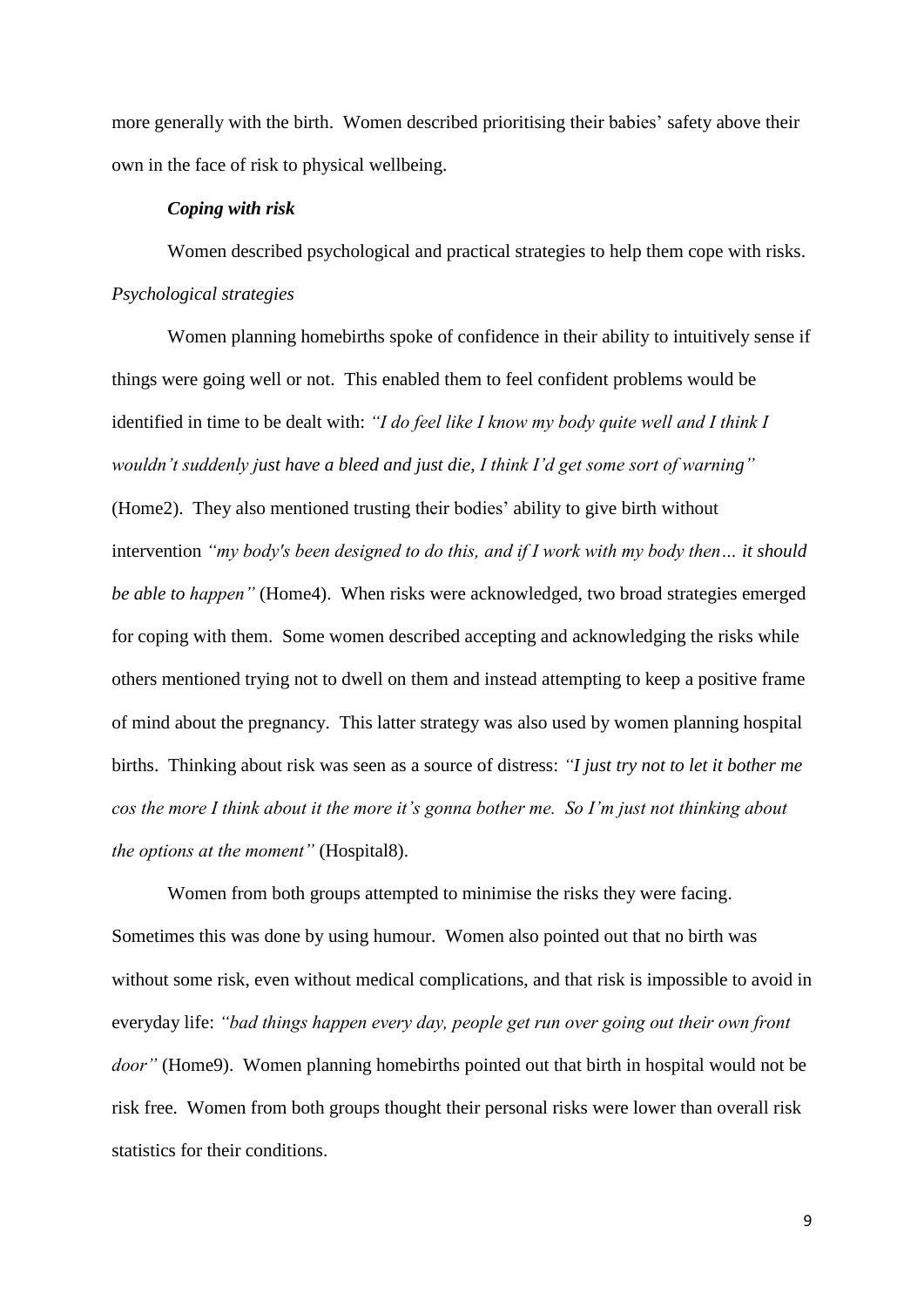#### *Practical strategies*

Women from both groups frequently referred to the importance of diet, exercise and maintaining general wellbeing. Other than this, women planning homebirths described more practical strategies to help them cope with the impact of the risks and protect themselves from negative outcomes. Protective activities included the use of alternative treatments such as acupuncture or massage of caesarean section scars.

Women planning homebirths frequently mentioned the importance of relaxation as protecting against risk during labour. Relaxation was believed to increase the likelihood of a straightforward labour as it enhanced production of oxytocin. Being at home was seen as an important factor in promoting relaxation

Fewer women planning hospital births referred to practical strategies for reducing risk other than maintaining general wellbeing. Following medical recommendations was seen as the best way to manage risk.

#### **Discussion**

The aim of this study was to examine risk perception in a group of women with highrisk pregnancies planning to give birth in hospital or at home. It identified five themes related to risk perception: understanding of situation, judgement of risk, reassuring factors, impact of risk, and coping with risk. This study extends understanding of how women perceive risk and how this contributes to deciding where to give birth. It shows there are similarities and differences in attitude toward risk between women who plan to give birth in hospital and those who plan homebirths.

The study showed many women with high-risk pregnancies are aware of the risks and assess and cope with these risks in various ways. Women from both groups displayed concern about the wellbeing of their babies. They also had some knowledge of the risks they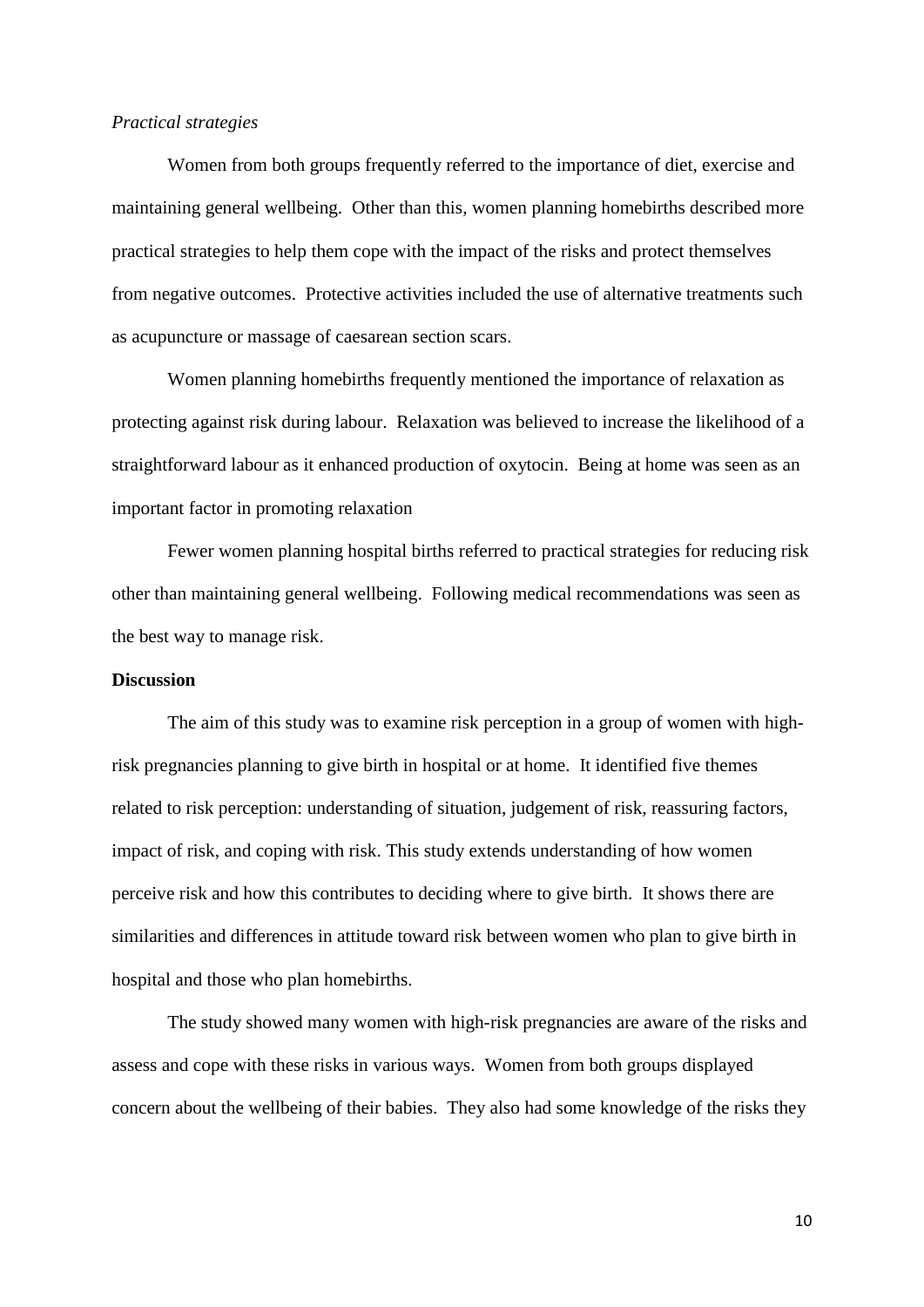were facing although there were differences in perception of the implications of these risks. There were some differences in understanding of risk between the groups.

Women planning homebirths often assessed their risks as lower and expressed less concerns. This was true even amongst women who could name more risks. The women planning homebirths referred to more practical coping strategies. They also believed their self-protective strategies reduced their risks in comparison with other women. Women planning hospital births more frequently mentioned following professional advice as a riskreducing strategy. Both groups mentioned maintaining a positive outlook as a coping strategy.

The results of the study are consistent with other work on high-risk homebirth showing women think carefully about risks and do not want to endanger themselves or their babies. Participants were aware of the risks posed by complications to pregnancy but how individuals perceive risk is influenced by a variety of subjective factors (Alaszewski and Horlick-Jones 2003; Jordan and Murphy 2009) and people attach different emphases to various aspects of perceived risks (Ward and Savelescu 2006). The women in the study who were planning homebirths perceived the risks they faced differently from those women planning to give birth in hospital and, presumably, from healthcare professionals who had advised them to give birth in hospital. Other studies have found pregnant women define risk differently from professionals (Bayrampour et al 20012; Regan and McElroy 2013), by including various lifestyle factors in their definitions. Nulliparous participants were all planning to give birth in hospital. Among the parous women, some were reassured by their previous experiences of childbirth and felt confident to plan homebirths. The women planning to give birth in hospital however, did not cite their previous experiences as reassuring. This suggests women may hold deeply entrenched views about childbirth which are not necessarily altered by experience (Regan and McElroy 2013)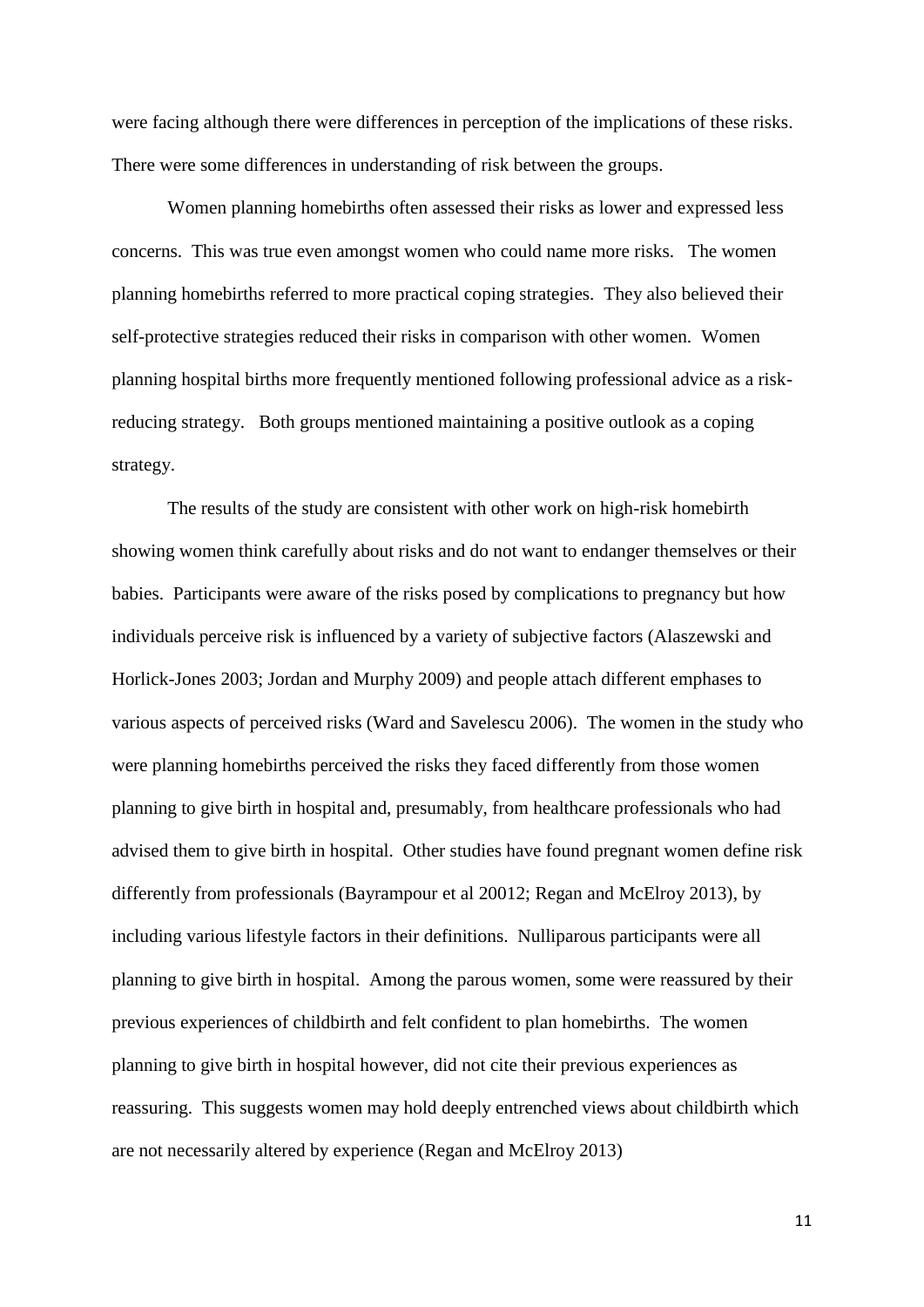Unrealistic optimism, a belief that one is at less risk than one's peers of suffering a negative outcome (Weinstein 1982), is also characterised by a tendency to credit one's own self-protective strategies as more effective than those of others (Fischhoff et al 1993). The women often cited a positive outlook as a coping strategy. Hope can be a source of emotional strength for women during high-risk pregnancy (Roscigno et al 2012). Women may become frustrated if positivity is confused with denial by healthcare professionals (Corbin 1987). Women may also avoid information from professionals if it is considered a threat to psychological equilibrium (Levy 1999). The women in the study who planned homebirths were in the main confident they would be able to achieve a natural birth. Those planning hospital births displayed a more ambiguous attitude. Other studies also suggest women who choose homebirths trust in the process of natural birth (Lindgren et al 2006; Viisainen 2001). Those who give birth in hospital are more likely to believe things may go wrong during the birth process (Regan and MeElroy 2013).

Both groups of women cited aspects of maternity care as a reassuring factor, including a positive attitude on the part of the professional. Women's reactions to professional advice are not static but can move between welcoming advice and using it to validate experiential knowledge, and rejecting advice which is perceived as unhelpful or inappropriate to individual circumstances. Professional advice is also not necessarily prioritised over advice from other sources (Abel and Browner 1998). Amongst women planning homebirths, the use of contact with professionals as a source of support can be seen in contrast with their decision to disregard advice to give birth in hospital. While this may seem paradoxical, women may alternate between challenging and welcoming medical advice as they feel best meets their needs(Lupton 1997). This behaviour may also reflect a tendency to select information congenial to pre-existing beliefs and decisions (Hart et al 2009).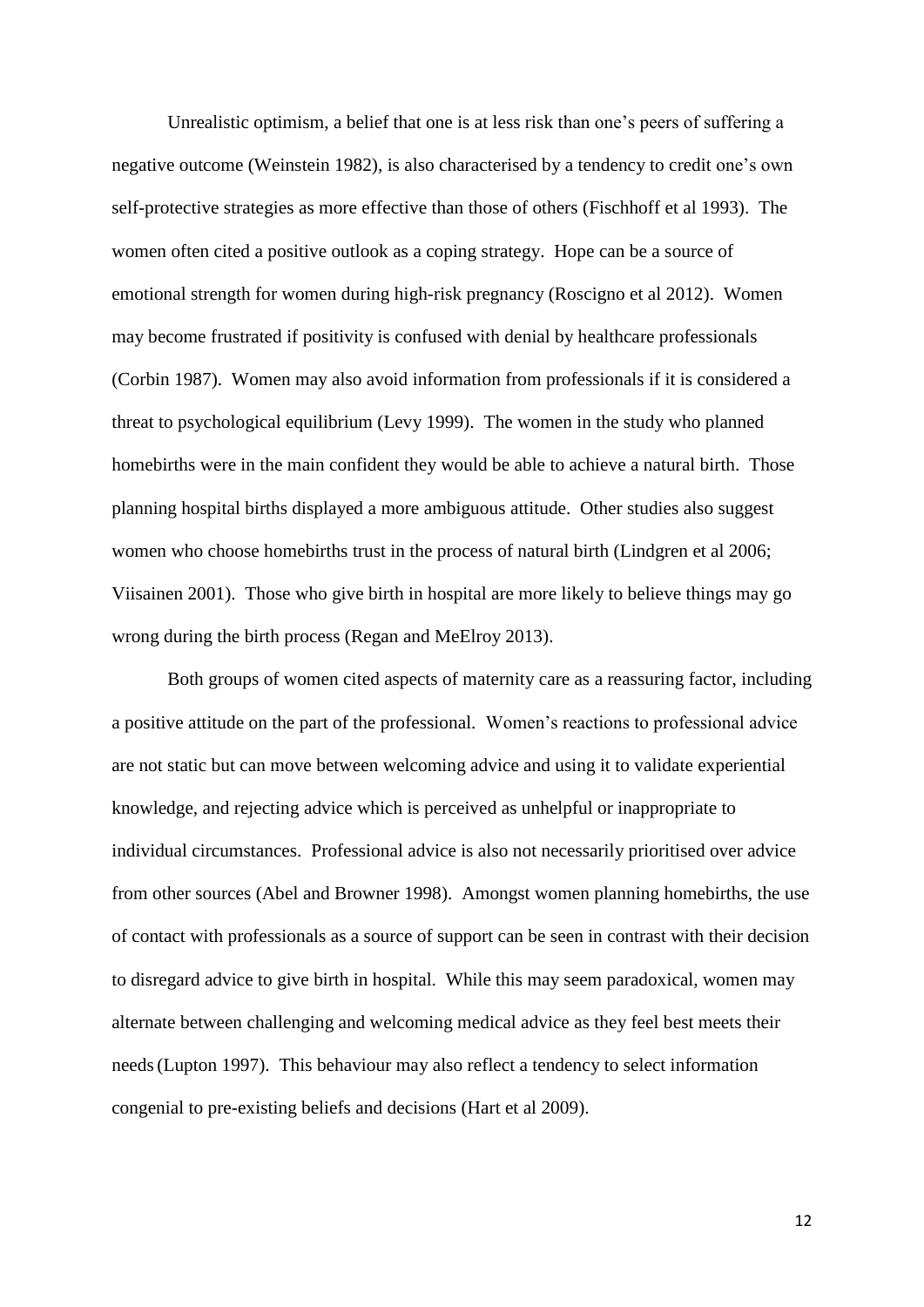Professionals should remember for women, childbirth occurs in the context of their life setting and resist reducing the event to a collection of potential risk factors (Simmons and Goldberg 2011). They should also consider their own feelings and beliefs about risk and avoid giving information based on personal biases (MacKenzie-Bryers and van Teijlingen 2010). Such an approach can be the result of professional defensiveness compounded by a poor understanding of legal accountability (Kruske et al 2013). However by not engaging with women in ways which respect their perception of risk, professionals risk being excluded from discussions with women about their care (Ecker and Minkoff 2011). Safer outcomes are more likely to result when women and professionals can discuss risk perceptions together (Cannella et al 2013). Further research is required to investigate the subjective factors which influence professionals' perception of risk.

Professionals should be aware of the potential for differences in definitions and perceptions of risk to enhance communication with women with high-risk pregnancies. Any discussion of risk should acknowledge the potential for different definitions in order to uncover women's true thoughts on the subject and to make efficient use of professionals' time (Cannella et al 2013). It is important to remember communication may be open to multiple interpretations and individuals will not always accurately assess others' interpretations of interactions (Ratner 2002). Also, not all thoughts and feelings can be articulated (Randall and Phoenix 2009). Professionals should also consider that women may be maintaining a positive outlook as coping strategy and display sensitivity towards this when imparting information. Researchers have considered how women actively participate in conversations with healthcare professionals to ensure their concerns are addressed (Levy 1999; Viisainen 2001); future research should similarly address strategies used by healthcare professionals.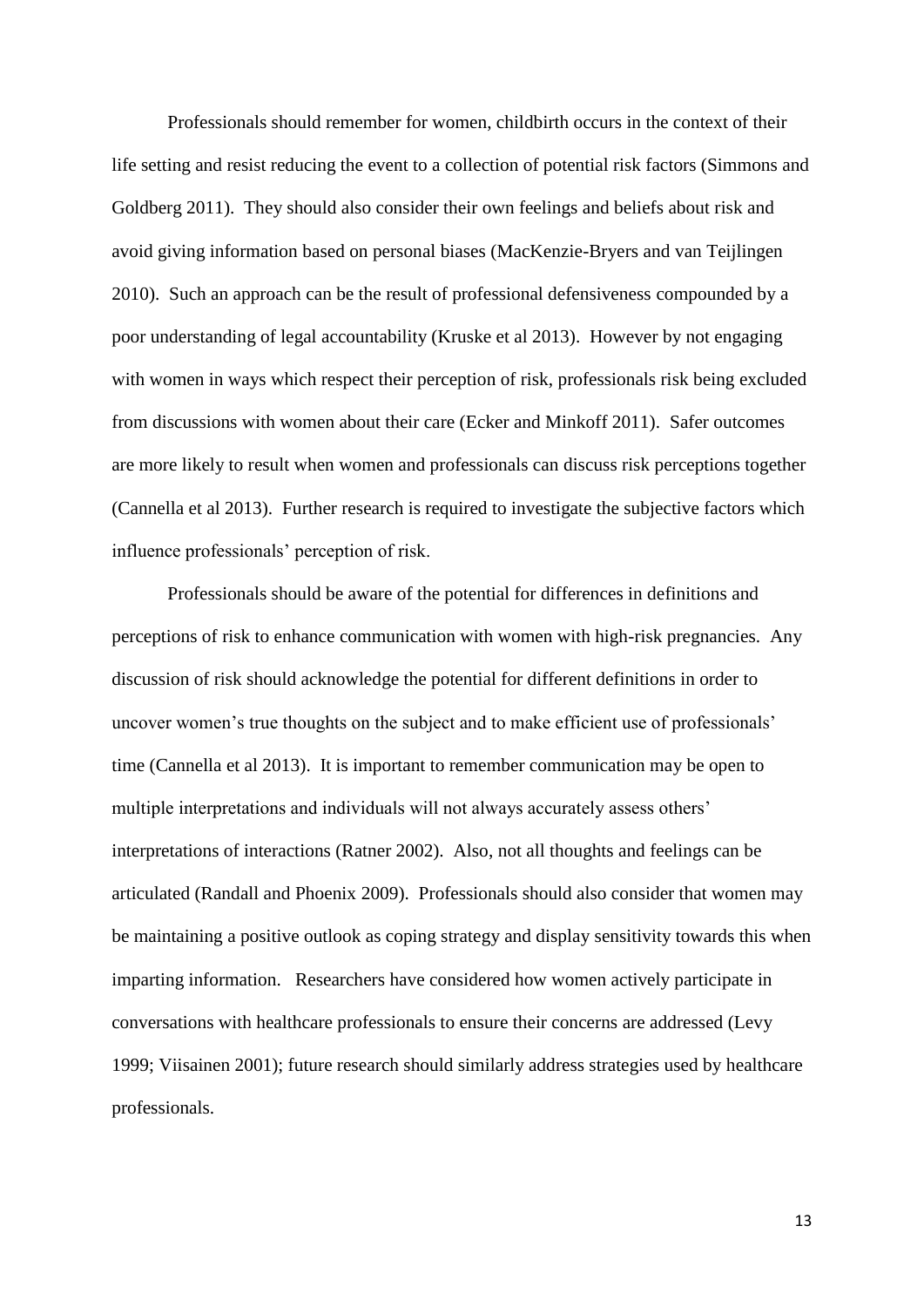Data from this study regarding women's perceptions of interactions with obstetricians and midwives are reported elsewhere (Lee et al in preparation) but indicate the women planning homebirths were less inclined to trust advice from obstetricians and more likely to seek out other sources of advice or trust their own judgement than women planning to give birth in hospital. Both groups of women described information which was evidence based and delivered in a way which acknowledged their concerns as more useful than advice which appeared to reflected clinicians personal biases.

Strengths of the study include the qualitative design. In order to ensure the depth of the data, women were able to raise any issues they felt had not been covered. Methodological rigor was ensured by use of established techniques for data collection and analysis; discussion of results between team members; checking reliability of coding with an external rater; and maintenance of ethical standards of consent. Theoretical connectedness (Burns 1989) was ensured by consistent use of direct quotes from data to support emerging themes. Heuristic relevance (Burns 1989) is demonstrated by the complementary relationship of the study to existing research and its applicability to practice.

Limitations include the fact that participants came from a single city and were all cared for in one hospital. The majority were white European and living with partners. Data on participants' age was not collected. Women were aware the interviewer was connected with the hospital and therefore may have been reluctant to criticise care they received there. This was addressed by giving women the opportunity to decline to participate, to ask questions about the study, and providing transparency and assurance of confidentiality during the consent process. The interviewer was not involved in any participant's care. In spite of these limitations, this study provides a rich insight into the way women perceive risk during high-risk pregnancies.

As all the women in the study were from similar backgrounds, further research is needed to examine how women from different backgrounds perceive risk during pregnancy.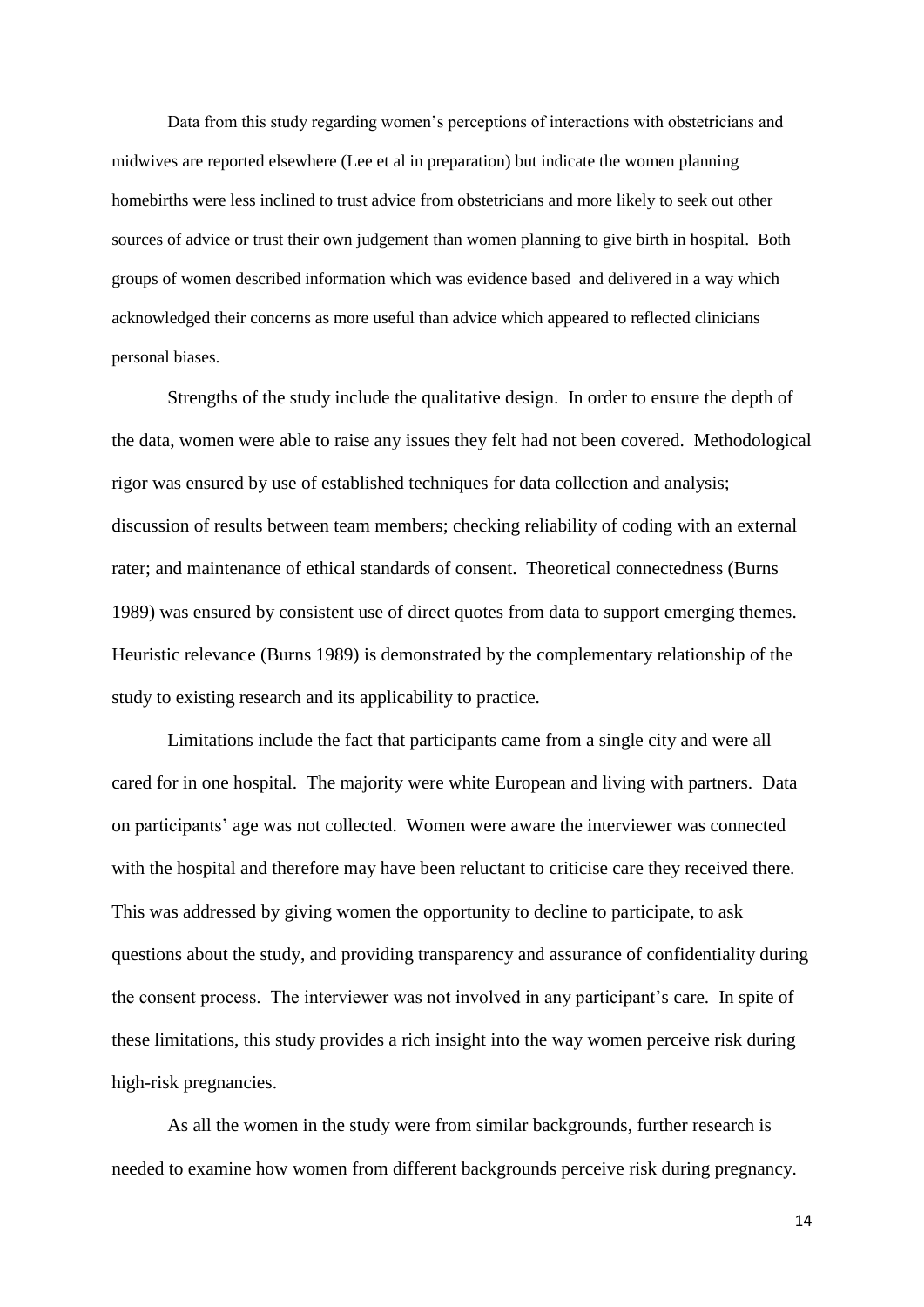Further research is also needed to establish how professionals communicate with women planning homebirths against medical advice, including whether they impart information differently to these women. Future studies should also consider the extent to which women's risk perception is affected by communication with professionals.

#### **References**

Abel, E., Browner, C., 1998. Selective compliance with biomedical authority and the uses of experiential knowledge. In: Lock, M., Kaufert, P. (Eds), Pragmatic Women and Body Politics. Cambridge University Press, Cambridge. Pp310-326.

Alaszewski, A., Horlick-Jones, T., 2003. How can doctors communicate information about risk more effectively. BMJ 327, 728-731.

Bayrampour, H., Heaman, M., Duncan, K., Tough, S., 2012. Advanced maternal age and risk perception: A qualitative study. BMC Pregnancy and Childbirth 12,100 doi:10.1186/1471- 2393-12-100.

Braun, V., Clarke, V., 2006. Using thematic analysis in psychology. Qualitative Research in Psychology 3, 77-101.

Browner, C., Press, N., 1996. The production of authoritative knowledge in American prenatal care. Medical Anthropology Quarterly 10, 141-156.

Burns, N., 1989. Standards for qualitative research. Nursing Science Quarterly 2, 44-52.

Cannella, D., Auerbach, A., Lobel, M., 2013. Predicting birth outcomes: Together, mother and health care provider know best. Journal of Psychosomatic Research 75, 299-304.

Chadwick, R., Foster, D., 2014. Negotiating risky bodies: childbirth and constructions of risk. Midwifery 16, 68-83.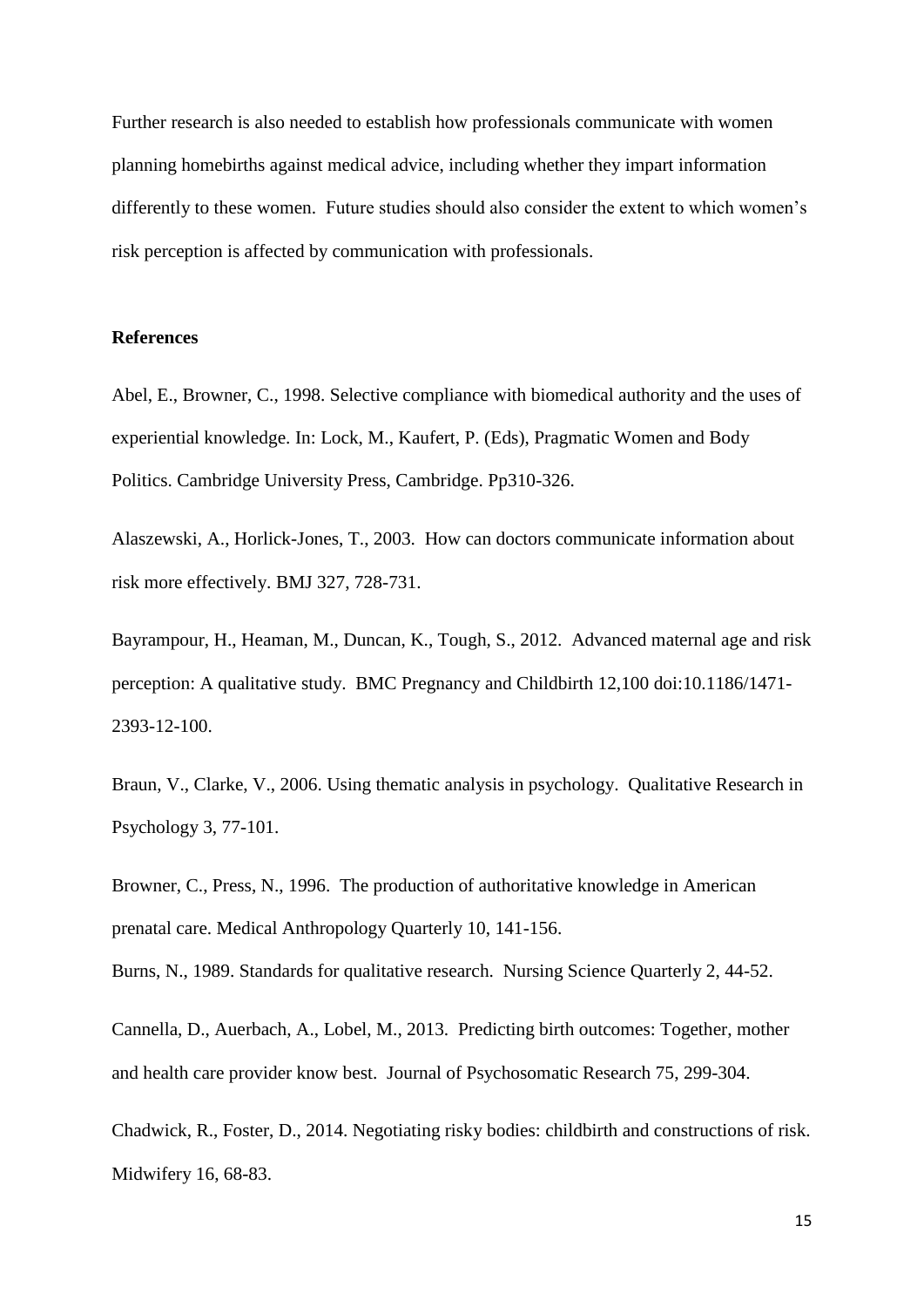Corbin, J., 1987. Women's perceptions and management of a pregnancy complicated by chronic illness. Health Care for Women International 8, 317-337.

Coxon, K., Sandall, J., Fulop, N., 2014. To what extent are women free to choose where to give birth? How discourses of risk, blame and responsibility influence birth place decisions. Health, Risk and Society 16, 51-67.

de Jonge, A., van der Goes, B., Ravelli, A., Amelink-Verburg, M., Mol, B., Nijhuis, J., Gravenhorst, J., Buitendijk, S., 2009. Perinatal mortality and morbidity in a nationwide cohort of 529 688 low-risk planned home and hospital births. BJOG 116, 1177-1184.

Ecker, J., Minkoff, H., 2011. What are physicians' ethical obligations when patient choices may carry increased risk? Obstetrics and Gynecology 117, 1179-1182.

Fischhoff, B., Bostrom, A., Jacobs-Quadrel, M., 1993. Risk perception and communication. Annual Review of Public Health 14, 183-203.

Hart, W., Albarracín, D., Eagly, A., Brechan, I., Lindberg, M., Merrill, L., 2009. Feeling validated versus being correct: a meta-analysis of selective exposure to information. Psychological Bulletin 135, 555-588.

Jackson, M., Dahlen, H., Schmied, V., 2012. Birthing outside the system: Perceptions of risk amongst Australian women who have freebirths and high risk homebirths. Midwifery 28, 561-567.

Jordan, R., Murphy, P., 2009. Risk assessment and risk distortion: finding a balance. Journal of Midwifery and Women's Health 54, 191-200.

Kringeland, T., Moller, A., 2006. Risk and security in childbirth. Journal of Psychosomatic Obstetrics and Gynaecology 27, 185-191.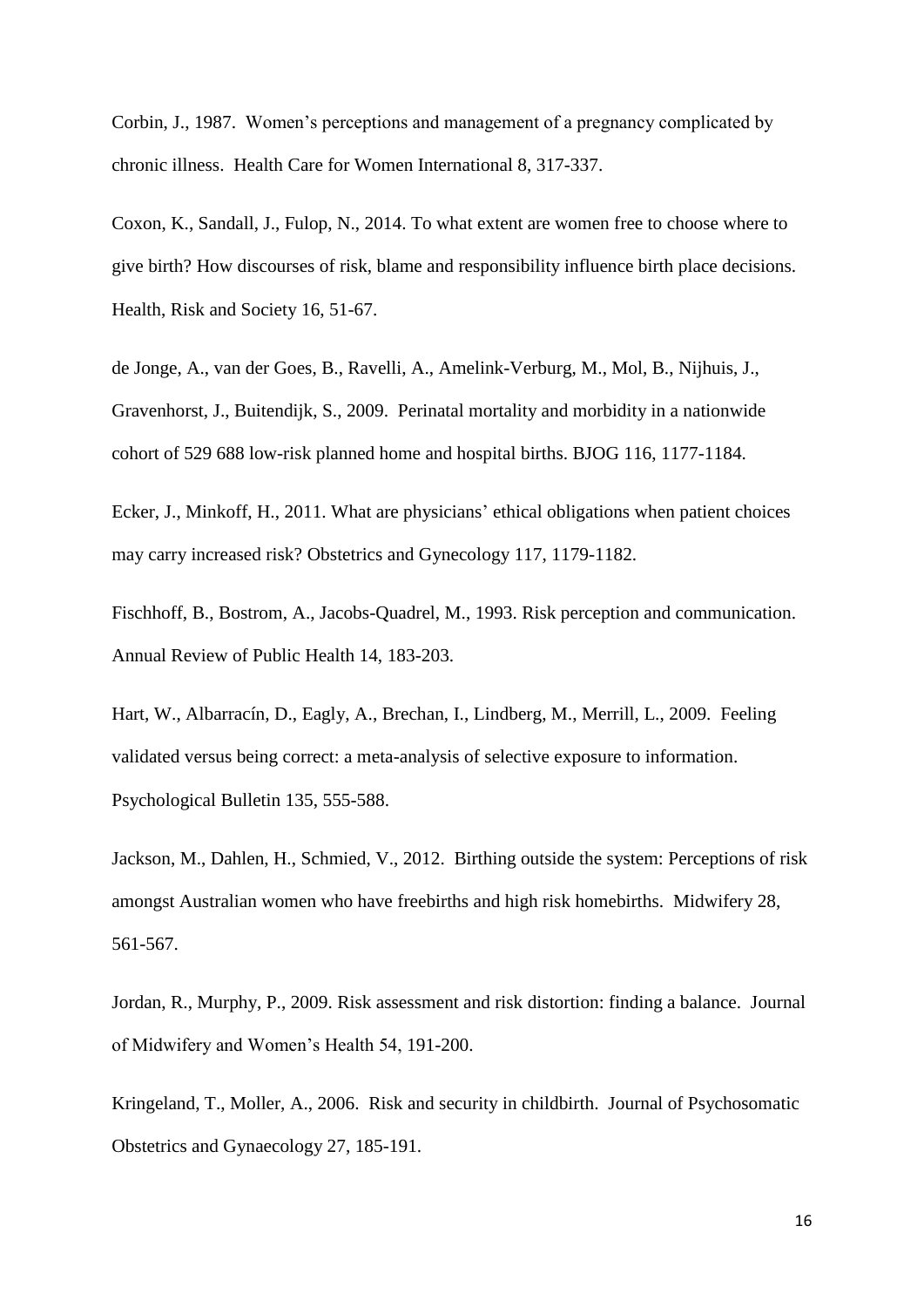Kruske, S., Young, K., Jenkinson, B., Catchlove, A., 2013. Maternity care providers' perceptions of women's autonomy and the law. BMC Pregnancy and Childbirth 13:84 doi:10.1186/1471-2393-13-84.

Lee, S., Ayers, S., Holden, D., 2012. Risk perception of women during high risk pregnancy: a systematic review. Health, Risk & Society 14, 511-531.

Lee, S., Ayers, S., Holden, D., 2014. A metasynthesis of risk perception of women with high risk pregnancies. Midwifery 30, 403-411.

Lee, S., Ayers, S., Holden, D., in press. Decision making regarding place of birth in high risk pregnancy: a qualitative study. Journal of Psychosomatic Obstetrics & Gynecology.

Lee, S., Ayers, S., Holden, D., in preparation. How women with high risk pregnancies perceive interactions with healthcare professionals when discussing place of birth: a qualitative study.

Levy, V., 1999. Maintaining equilibrium: a grounded theory study of the processes involved when women make informed choices during pregnancy. Midwifery 15, 109-119.

Lindgren, H., Hildingsson, I., Radestad, I., 2006. A Swedish interview study: parents' assessment of risks in home births. Midwifery 22, 15-22.

Lupton, D., 1997. Consumerism, reflexivity and the medical encounter. Social Science and Medicine 45, 373-381.

MacKenzie-Bryers, H., van Teijlingen, E., 2010. Risk, theory, social and medical models: a critical analysis of the concept of risk in maternity care. Midwifery 26, 488-496.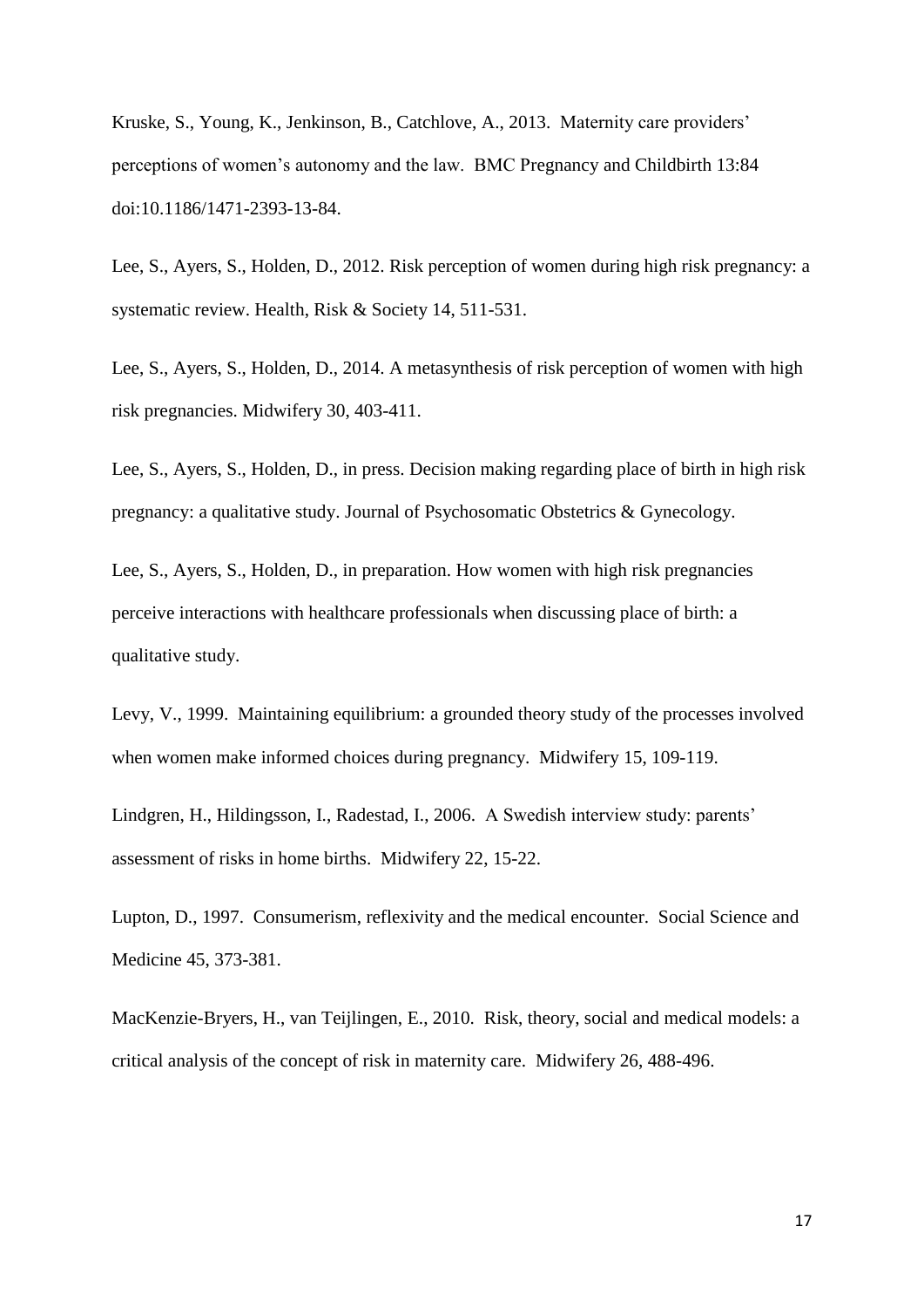Pozzo, M., Brusati, V., Cetin, I., 2010. Clinical relationship and psychological experience of hospitalization in "high-risk" pregnancy. European Journal of Obstetrics, Gynecology and Reproductive Biology 149, 136-142.

Randall, W., Phoenix, C., 2009. The problem with truth in qualitative interviews: reflections from a narrative perspective. Qualitative Research in Sport and Exercise 1, 125-140.

Ratner, C., 2002. Subjectivity and objectivity in qualitative methodology. Forum: Qualitative Social Research, 3, Article 16, http://nbn-resolving.de/um:nbn:de:0114-fqs0203160.lev

Regan, M., McElroy, K., 2013. Women's perceptions of childbirth risk and place of birth. Journal of Clinical Ethics 24, 239-252.

Roscigno, D., Savage, T., Kavanaugh, K., Moro, T., Kilpatrick, S., Strassner, H., Grobman, W., Kimura, R., 2012. Divergent views of hope influencing communications between parents and hospital providers. Qualitative Health Research 22, 1232-1246.

Simmons, H., Goldberg, L., 2011. 'High-risk' pregnancy after perinatal loss: understanding the label. Midwifery 27, 452-457.

Viisainen, K., 2001. Negotiating control and meaning: home birth as a self-constructed choice in Finland. Social Science and Medicine 52, 1109-1121.

Ward, M., Savulescu, J., 2006. Patients who challenge. Best Practice and Research Clinical Anaesthesiology 20, 545-563.

Weinstein, N., 1982. Unrealistic optimism about susceptibility to health problems. Journal of Behavioural Medicine 5, 441-460.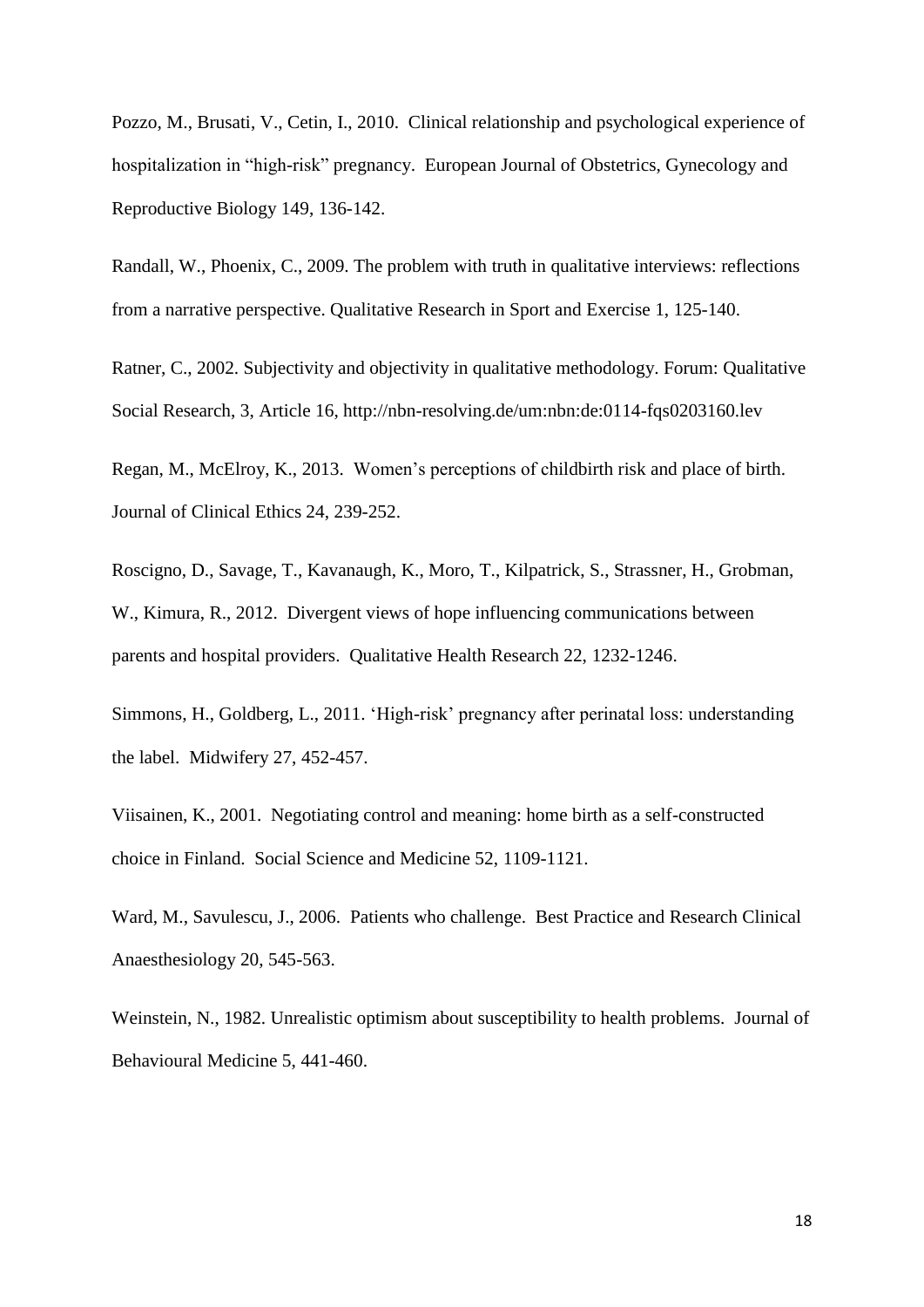| Women's details                            | <b>Planning homebirth</b> | <b>Planning hospital birth</b> |
|--------------------------------------------|---------------------------|--------------------------------|
|                                            | $n=13$                    | $n=13$                         |
| Parity (number of prev births)             |                           |                                |
| $\boldsymbol{0}$                           | -                         | 7                              |
| $\mathbf{1}$                               | 8                         | 6                              |
| $\overline{2}$                             | $\overline{2}$            |                                |
| 3                                          | ۰                         | $\overline{\phantom{0}}$       |
| $\overline{4}$                             | 3                         | $\overline{a}$                 |
| <b>Ethnicity</b>                           |                           |                                |
| White European                             | 11                        | 12                             |
| Hispanic                                   | $\mathbf{1}$              | $\qquad \qquad \blacksquare$   |
| Mixed - Chinese/Filipina                   | $\mathbf{1}$              |                                |
| Mixed - AfroCaribbean/White                | $\overline{a}$            | 1                              |
| <b>Marital status</b>                      |                           |                                |
| Married/living with partner                | $13^{\mathrm{a}}$         | 12                             |
| Separated                                  |                           | 1                              |
| Highest educational qualification achieved |                           |                                |
| None                                       |                           |                                |
| <b>GCSE</b>                                | ٠                         | $\overline{c}$                 |
| A level/Diploma/City & Guilds              | 3                         | 3                              |
| Undergraduate                              | 7                         | 3                              |
| Postgraduate                               | $\overline{2}$            | 5                              |
| Social class <sup>b</sup>                  |                           |                                |
| Class I                                    | $\overline{\phantom{0}}$  | 3                              |
| Class II                                   | 11                        | 8                              |
| Class III                                  | 1                         | $\overline{c}$                 |
| Unemployed                                 | $\mathbf{1}$              |                                |

## **Table 1.** Demographic characteristics

<sup>a</sup>One woman living with female partner

<sup>b</sup>Determined by occupation according to Office for National Statistics Socio-economic Classification